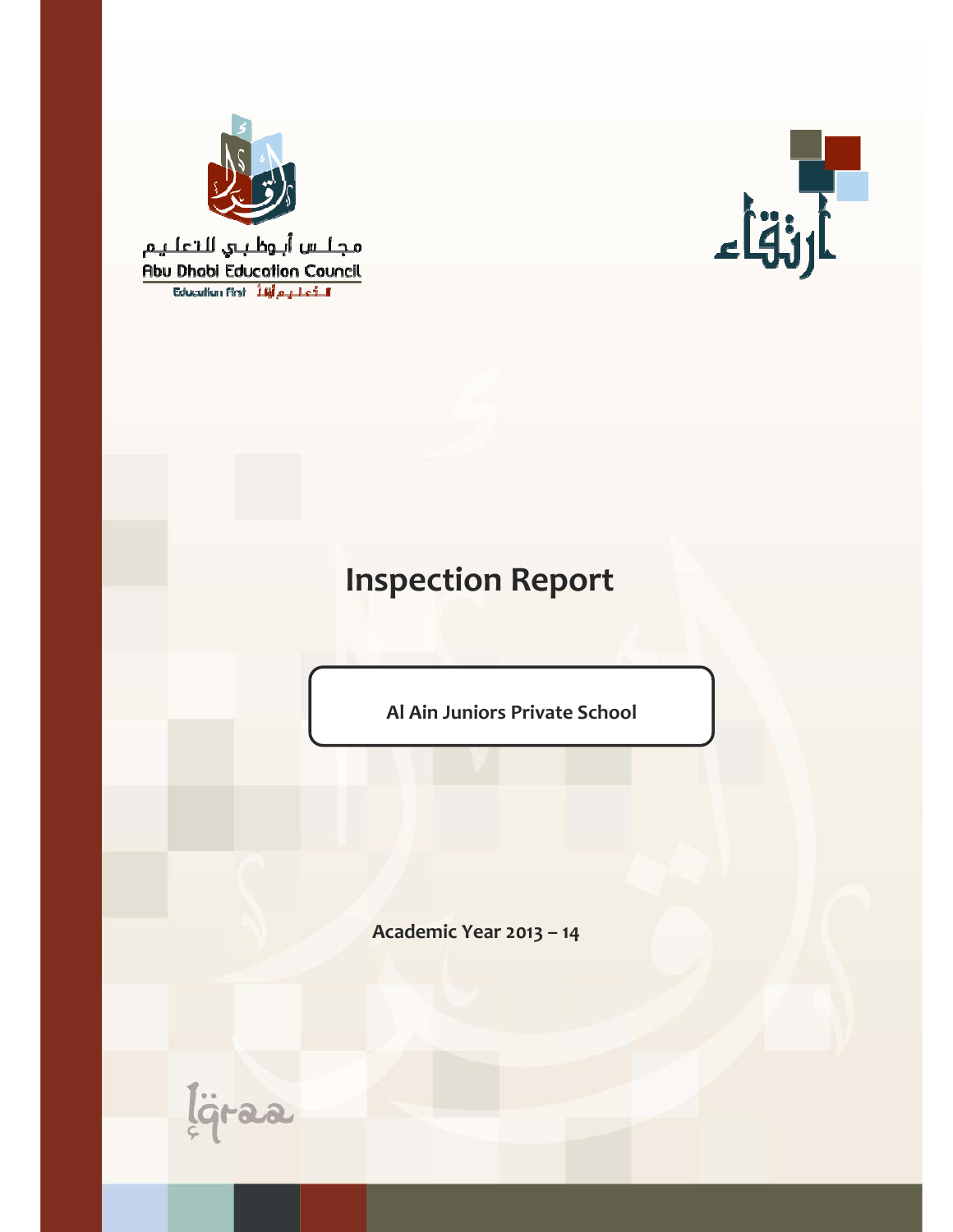



# Al Ain Juniors Private School

| <b>Inspection Date</b>                                                    | $25 - 28$ May 2014                                        |  |
|---------------------------------------------------------------------------|-----------------------------------------------------------|--|
| School ID#                                                                | 134                                                       |  |
| <b>Lead Inspector</b>                                                     | Anthony Kemp                                              |  |
| <b>Licensed Curriculum</b>                                                | Central Board of Secondary Education (CBSE), British      |  |
| <b>Number of Students</b>                                                 | 2,738                                                     |  |
| <b>Age Range</b>                                                          | 3 to 20 years                                             |  |
| Gender                                                                    | Mixed                                                     |  |
| <b>Principal</b>                                                          | Peter Denis                                               |  |
| Proprietor                                                                | Khamis Obaid Hamarain Al Dhaheri                          |  |
| <b>Chair of Governors</b>                                                 | <b>Arshad Sharief</b>                                     |  |
| <b>School Address</b>                                                     | Site No 1424, Post Box No 80718, Falaj Hazza, Al Ain, UAE |  |
| <b>Telephone Number</b>                                                   | +971 (03) 781 0043, +971 (03) 781 0077                    |  |
| <b>Fax Number</b><br>+971 (03) 781 0058 (UK) +971 (03) 7812 0733 (Indian) |                                                           |  |
| <b>Official Email (ADEC)</b>                                              | Alainjuniors.pvt@adec.ac.ae                               |  |
| <b>School Website</b>                                                     | www.alainjuniors.com                                      |  |
| Date of last inspection                                                   | $5 - 8$ November 2012                                     |  |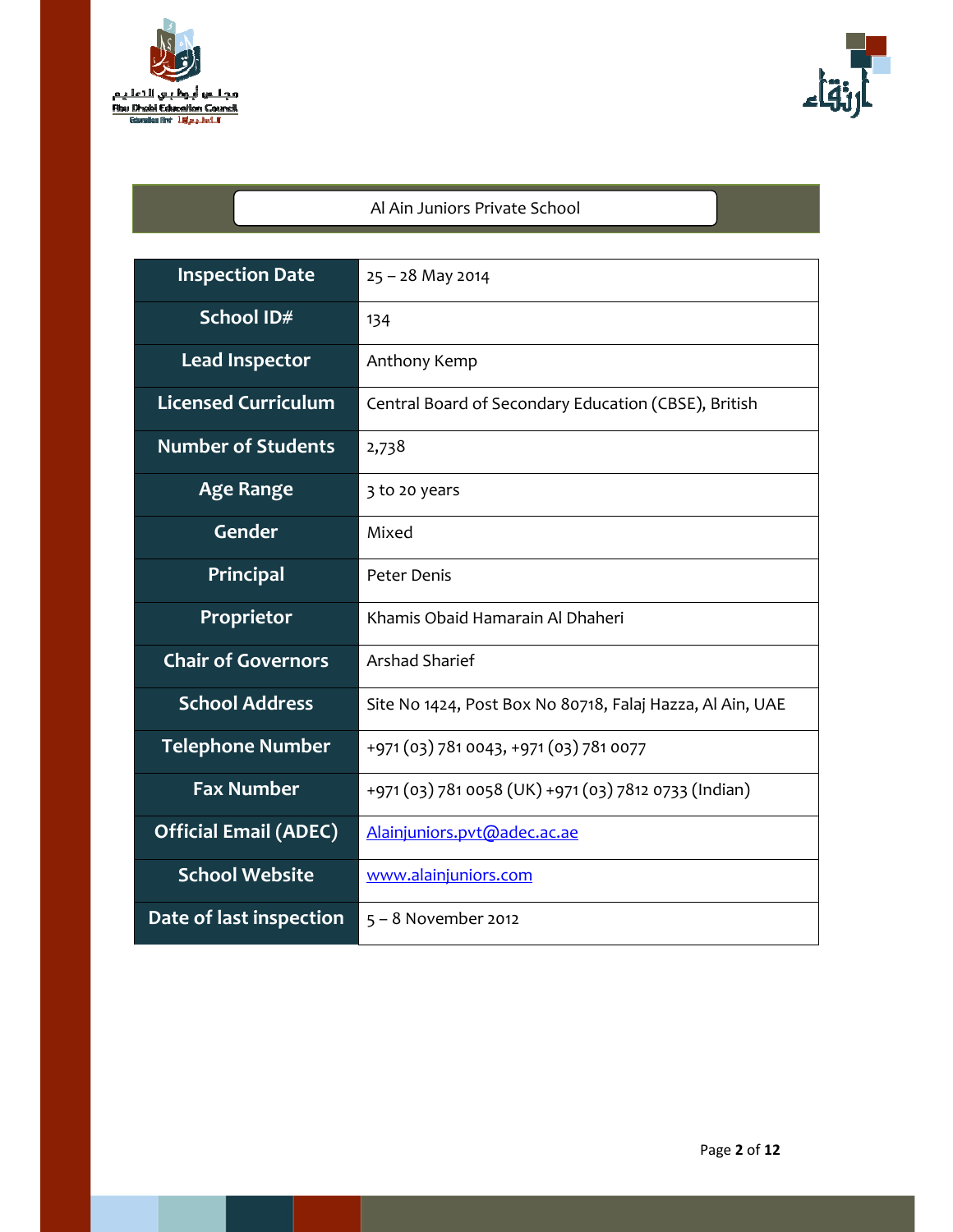



## **The overall effectiveness of the school**

Inspectors considered the school in relation to 3 performance categories

- **Band A**  High performing (overall effectiveness grade 1, 2 or 3)
- **Band B** Satisfactory (overall effectiveness grade 4 or 5)

**Band C** In need of significant improvement (overall effectiveness grade 6, 7 0r 8)

| The School was judged to be: | <b>BAND B;</b> | <b>GRADE 4</b> |
|------------------------------|----------------|----------------|
|                              |                |                |

#### **The main strengths of the school are:**

- academic achievement in English, mathematics, and development of basic skills
- students' personal development, especially in the Indian section
- arrangements for protecting, caring, guiding and supporting students
- the high expectations and standards of the new principal and school leaders and the extent to which they lead by example
- the tangible improvements to the quality of teaching and learning
- students develop a good appreciation of the UAE's culture, values and heritage.

#### **The main areas for improvement are:**

- attainment and progress in Arabic and Islamic education for students whose first language is not Arabic
- opportunities for students' to develop their skills in using ICT to support and enhance learning in the classroom
- teachers' understanding of the use of assessment to meet the needs of students of all abilities
- opportunities for students to take responsibility for their own learning and to work independently
- curriculum modification to meet the needs of all students including those with special educational needs and those who are gifted and talented.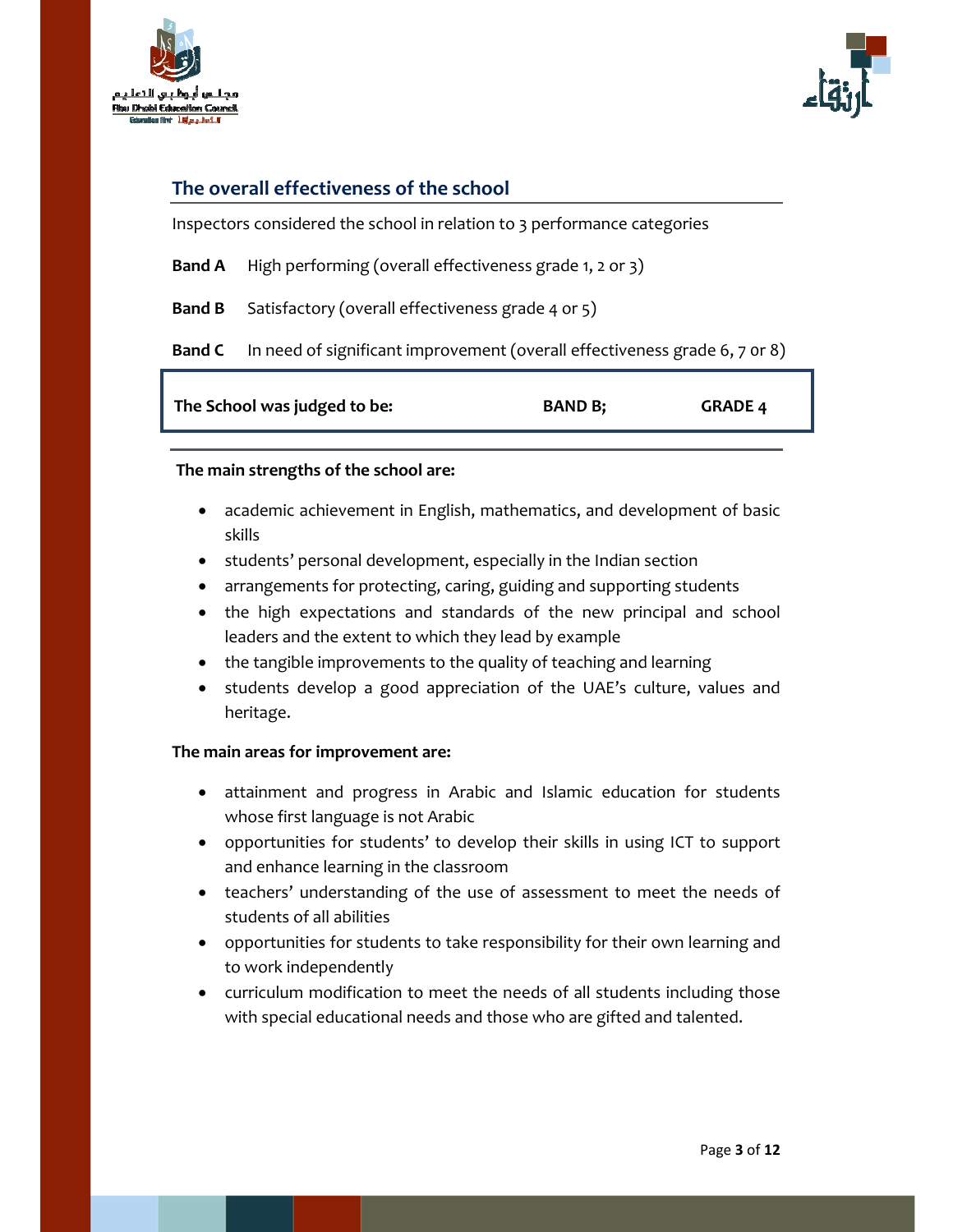



### **Introduction**

The school was inspected by 6 inspectors. They observed 114 lessons, conducted meetings with senior staff, subject coordinators, teachers, support staff, students, parents and the owner and Board of Directors. They analysed test and assessment results, scrutinized students' work across the school, analysed the 1247 responses to the parents' questionnaire and considered school policies and other documents. The principal and leadership team were involved and consulted throughout the inspection process.

## **Description of the School**

The school was established in 1989, initially as a small villa school, within the Falaj Haza'a area of Al Ain. It forms part of the Al Ain Juniors Group of schools, which includes Al Ain Juniors Nursery and Zakher Private School British Division.

The school delivers two curricula: the Indian Central Board of Secondary Education (CBSE) and one based on the British curriculum; around equal numbers of students follow each curriculum pathway. The latter prepares students for Cambridge Board 'O levels', International General Certificate of Secondary Education (IGCSE) exams, followed by AS and A levels for those who choose to stay on until the end of Grade 12. The vision of both sections is: 'To nurture our young children to be achievers of extraordinary determination, who set goals in areas of education, morality, attitude, ethics and values'.

There are 2,731 students with 1,448 boys and 1,283 girls. The British Section is larger than the Indian Section (1,454 compared to 1,277). There are 15 nationalities represented within the school: 50% are from India, 16% from Pakistan, 8% from Egypt, 5% from Sudan, 2% from the Philippines and 1% from the UAE. Smaller minorities come from Afghanistan, Australia, Bengal, Iran, Jordan, Oman, Somalia, Sri Lanka and Yemen.

Almost all of the students in the British section are Muslim whilst just under half are Muslim in the Indian section. Students follow their chosen curriculum from the start of the Kindergarten (KG). Students who arrive from other countries are assessed on entry in order to establish the standard of their work.

Fees are low. In the Indian section, they range from AED 5,198 for KG to AED 8,789 for Grade 12. Fees for the British section range from AED 6,154 for KG to AED 13,147 for Grade 12. There are 149 teachers. The current principal has been in post for 9 months.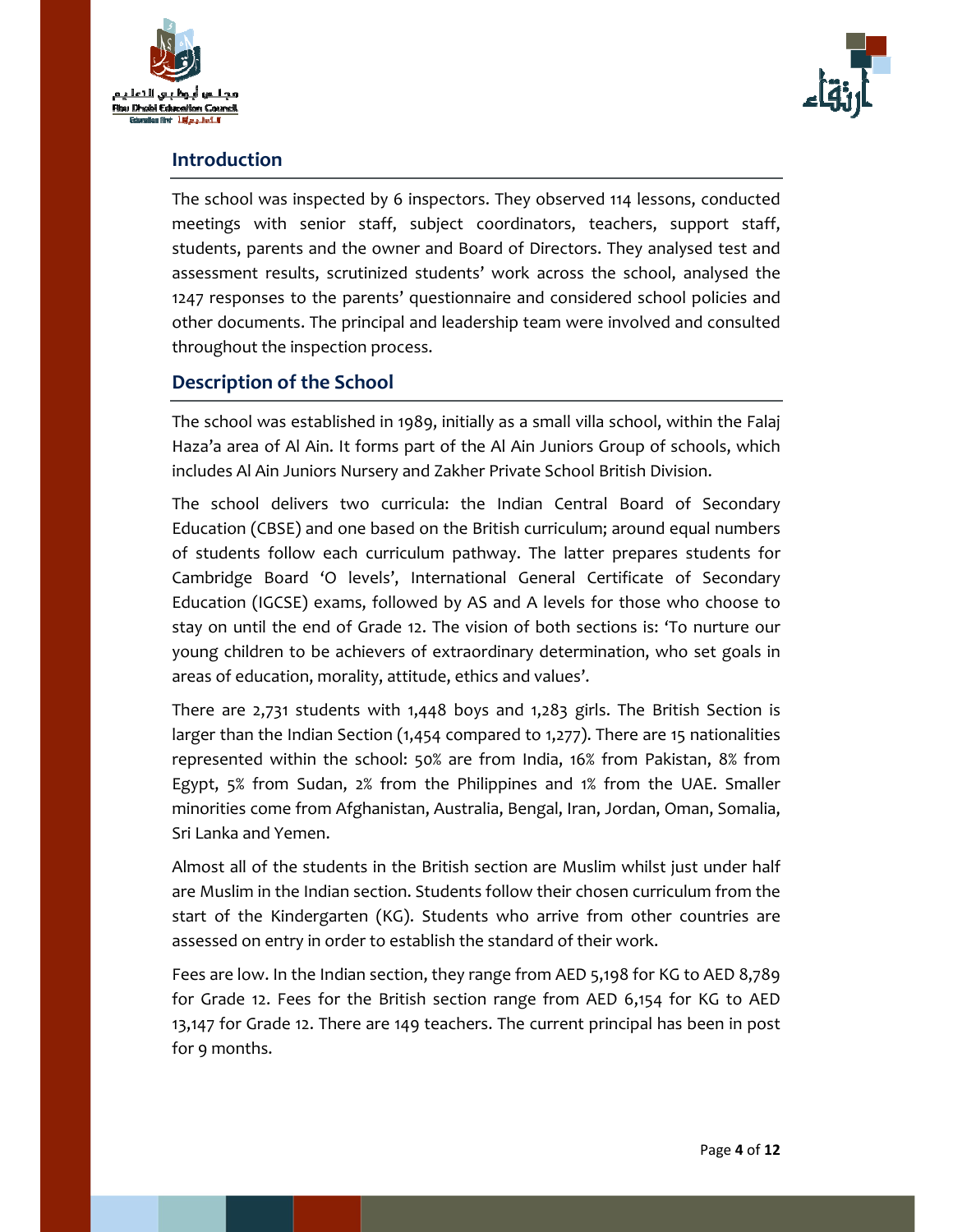



# **The Effectiveness of the School**

#### **Students' attainment & progress**

Students' attainment and progress are satisfactory and improving. In English and mathematics, attainment is above expectations in both section. In Islamic education, Arabic and information and communication technology (ICT), attainment is at expected levels. First language Arabic speakers make satisfactory progress. The rate of progress remains slow for students who speak Arabic as an additional language. Attainment and progress are improving in social studies and science. . Most children have little English on entry to the school and make good progress in the acquisition of English language skills in KG. Students' almost always make at least satisfactory progress as they move through the school. In other non‐core subjects, attainment and progress are variable but broadly satisfactory

Outcomes in mathematics in the British section are above international standards in IGCSE and at A Level. Progress is more variable for students following the Indian curriculum; by the time they leave school, standards for the majority of students are above expectations. Attainment in physics and biology is broadly in line with international standards at IGCSE and below in chemistry. At A level, the standards in physics are above expectations but there is a downward trend in chemistry and biology. In the Indian section, attainment in science is higher than international standards.

The acquisition of basic skills in speaking, listening, reading, writing and numeracy is good. Students' thinking skills and their ability to collaborate in learning are improving. Most students with special educational needs (SEN) and higher achieving students make satisfactory progress. A few are insufficiently challenged because learning activities are not always matched to their needs. Students who need additional help with language development make good progress. The school has increasingly effective systems for assessing students' progress.

#### **Students' personal development**

Students' personal development is very good. Most students make confident and articulate presentations in class and during assemblies. They are proactive in taking on leadership roles. They are sensitive to, and learn from, other cultures through monthly celebrations of diversity days. Students are very appreciative of the United Arab Emirates (UAE) and its culture. Almost all students are respectful of each other and of adults. A few students in the lower grades of the British section sometimes find it difficult to get on with others.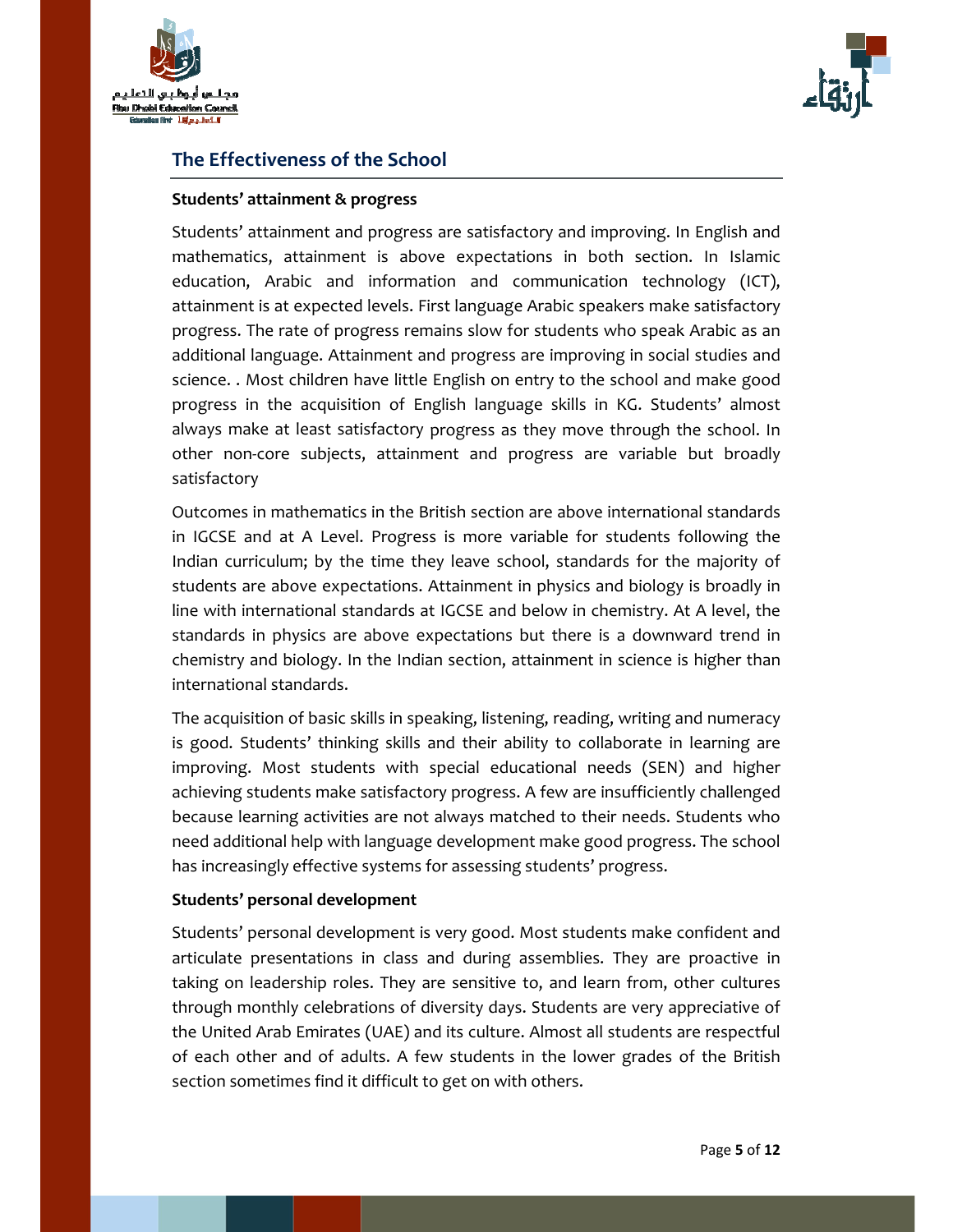



Most students participate in various social, cultural and sporting activities. The school has links with the United Nations Educational, Scientific, and Cultural Organization (UNESCO) and participates in activities following the Model United Nations . Most students have a very good understanding of how to live safe and healthy lives. Older students give younger ones advice on healthy options at lunchtime. By the time they leave school, students have very well developed social and interpersonal skills and are well prepared for the next stage of their lives. Attendance is satisfactory at 91%.

#### **The quality of teaching and learning**

The quality of teaching and learning is satisfactory and improving. There is clear evidence of the impact of professional development on teachers' effectiveness. Their subject knowledge is strong and most now have a better understanding of how students learn. They usually employ a common plan that identifies what students of different abilities are expected to achieve by the end of the lesson. They discuss what is to be learnt with the students. Data projectors are used well to engage students. Most lessons include an opportunity for effective group work. There are insufficient opportunities for students to practise independently what they have learnt. Consequently, teachers are not always able to accurately assess the progress of individuals. A few teachers use effective questioning to promote higher order thinking. Where teachers' expectations are not well matched to the range of abilities, students lose interest. This is especially so with younger students because there are insufficient resources to engage and motivate them, and to deepen their understanding. There are insufficient opportunities for students to extend and enhance their learning through the use of technology in the classroom.

#### **Meeting students' needs through the curriculum**

The implementation of the curriculum in both sections of the school is satisfactory and improving. Provision for children in the KG is satisfactory and increasingly provides opportunities for practical work and active learning. There are insufficient opportunities for them to make choices and to develop as independent learners. Innovations since the last inspection now include access to interesting online learning resources that are increasingly used to enhance learning. Students also have access to child friendly resources in the ICT laboratories to develop their skills in reading, spelling and numeracy. Provision for developing students' understanding of the values, culture and heritage of the UAE is good. The options for older students are limited and do not adequately appeal to their range of interests, aspirations and needs. Provision for art and music does not sufficiently allow for gifted and talented students to develop their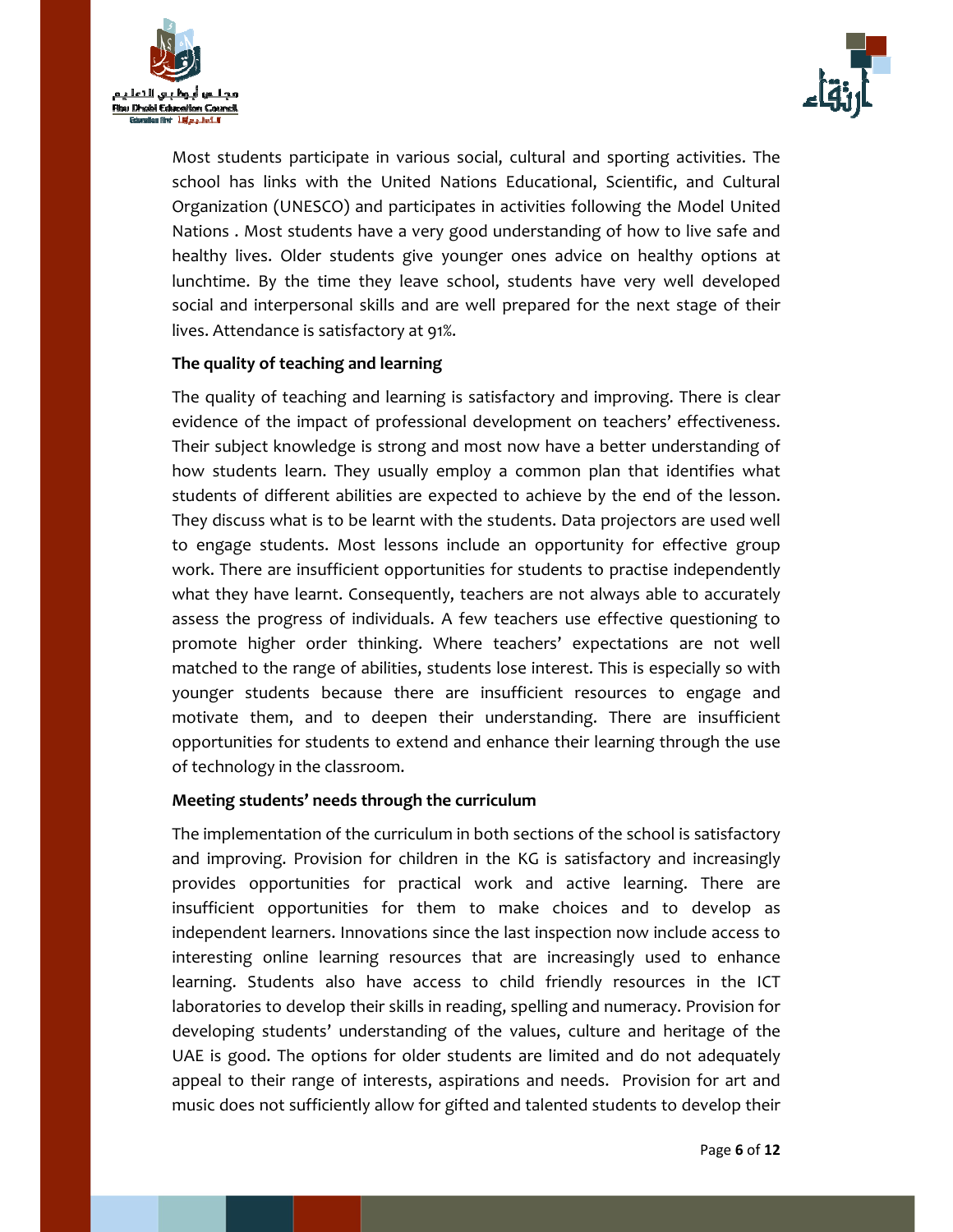



skills. Students have regular opportunities for field trips and a significant number take part in a very wide range of after‐school activities and inter‐school competitions. Links with external partners and other agencies enhance and extend learning by providing students with useful experiences to prepare them for their future careers and as citizens of the world. The time provided for Arabic, Islamic education and social studies is less than what is required by the Ministry of Education.

#### **The protection, care, guidance and support of students**

The protection, care, guidance and support of students are very good. The school takes its duty of care for students very seriously. It has well documented and well disseminated student welfare policies. All employees are checked for their suitability to work with children and young people. There is an effective induction programme for new staff. Roles and responsibilities regarding child protection are clearly understood. Counsellors provide sensitive and effective care and support for students' social and emotional wellbeing. Bullying is rare and effectively dealt with when it occurs. The systems for improving students' attendance are adequate. The school conducts open house orientations for parents to keep them updated on their children's academic and personal progress. Almost all teachers manage students' behaviour very well. Opportunities and facilities for prayer are very good. Arrangements for first aid and the storage and dispensing of medicines are well established. Guidance provided for students when considering their next stage of education or career options are very effective. Support for students with additional needs is adequate.

#### **The quality of the school's buildings and premises**

The quality of the school's buildings and premises is satisfactory. Classrooms are mainly of sufficient size. Most classrooms are bright and airy; ventilation is ineffective in a few rooms and in corridors. Buildings and outdoor areas are mostly clean, well maintained and mainly fit for purpose. There are occasional lapses in cleaning in some classrooms and washing facilities in toilets are inadequate. The learning environment is enhanced by displays of students' work and posters providing information and advice to support learning. Facilities for KG children to learn in the outdoors are limited. Shade for protection from the sun is adequate. Sports facilities are adequate but some surfaces are hard and there is no air‐ conditioned gymnasium. Key staff have responsibility for health and safety regarding the premises. There are systems in place to reduce risk and ensure the safety of students, staff and visitors. Electrical equipment is checked regularly. The perimeter is secure. Guards check visitors' identities on entry and issue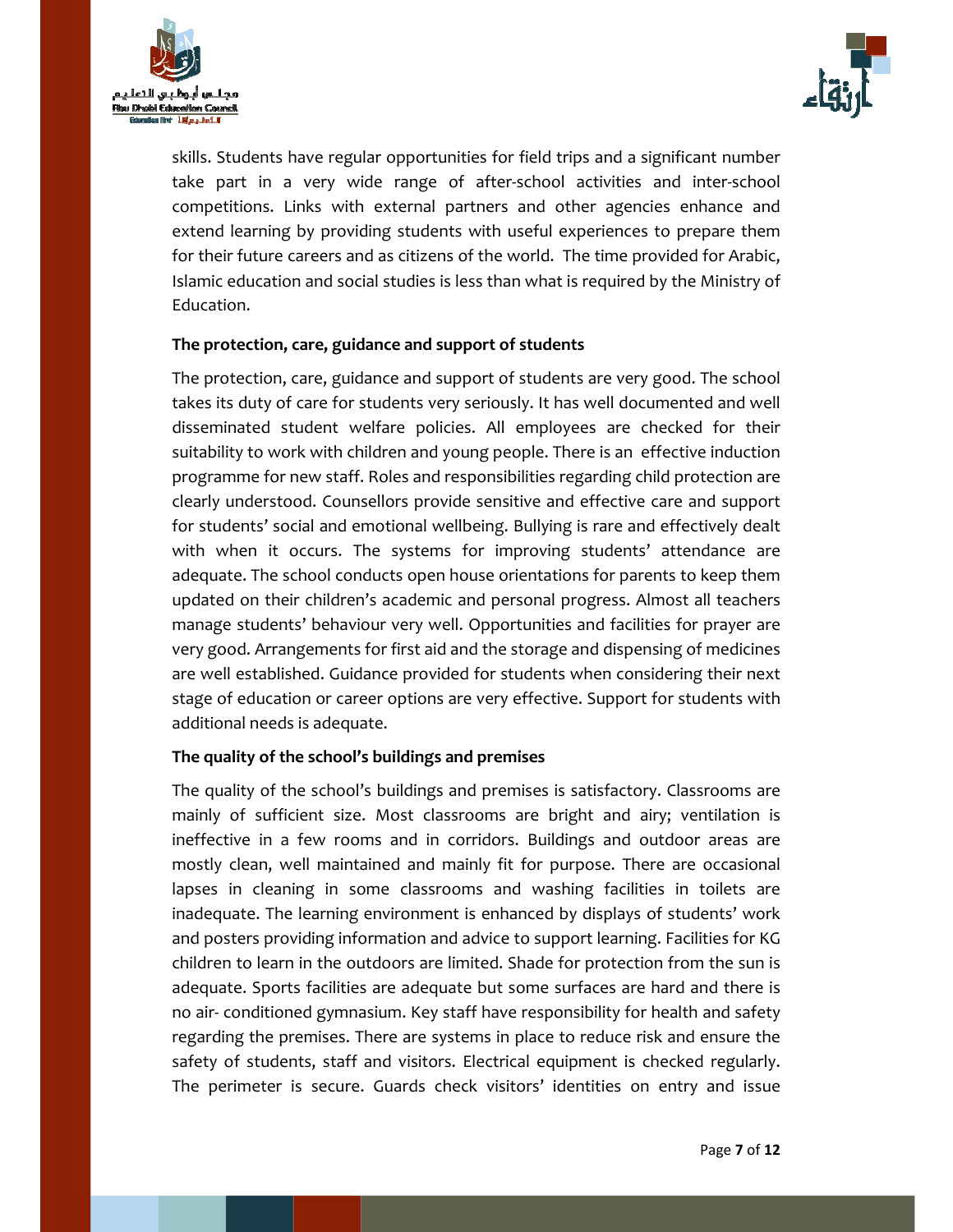



badges. The premises do not facilitate access for students with physical disabilities.

#### **The school's resources to support its aims**

The school's resources are satisfactory. There are sufficient appropriately qualified teachers for the number of students. The school has recently had some difficulty in replacing teachers of English. There are insufficient teaching assistants to support learning in the KG and across the school. KG classrooms have an adequate range of resources to enrich children's learning. Resources in other classrooms throughout the school and for science are adequate. Technology laboratories are well stocked and provide internet access. Most classrooms have data projectors. Access to technology in the classrooms for students to extend their learning is inadequate. The library has limited access to technology for research and the number of books is insufficient for the number of students. There are sufficient facilities and resources for sports and physical education. A new specialist teacher is providing increasingly effective support for students with SEN. Food served in the canteen is healthy and is hygienically stored and served. Arrangements for evacuation are regularly rehearsed and very effective. School transport is generally well maintained.

#### **The effectiveness of leadership and management**

The effectiveness of leadership and management is good. Since the last inspection, the Board of Directors has appointed a new principal, with the aim to provide continuity and, at the same time, lead and improve learning. The school leadership has set very high expectations for all staff and students. Senior leaders and the board allow no room for complacency. They are sensitive and supportive when monitoring teachers' work. Newly appointed staff share the leadership's vision for school improvement and are increasingly effective in monitoring and supporting teachers to help them improve. The principal maintains a high profile around school and leads by example. He teaches classes. He is firm but fair when talking to students about their personal development. School leaders keep board members fully informed on all school matters through regular meetings and reports.

Evaluation of the school's strengths is accurate in almost all respects, and priorities for improvement in the school development plan are appropriate and realistic. Communication systems are very effective, especially with parents. They think highly of school leaders and appreciate being consulted on school matters. They regularly attend meetings about the curriculum and welcome the recent changes to teaching. They are supportive of the newly established Parent Teacher Association. Systems for financial management are well established. A rolling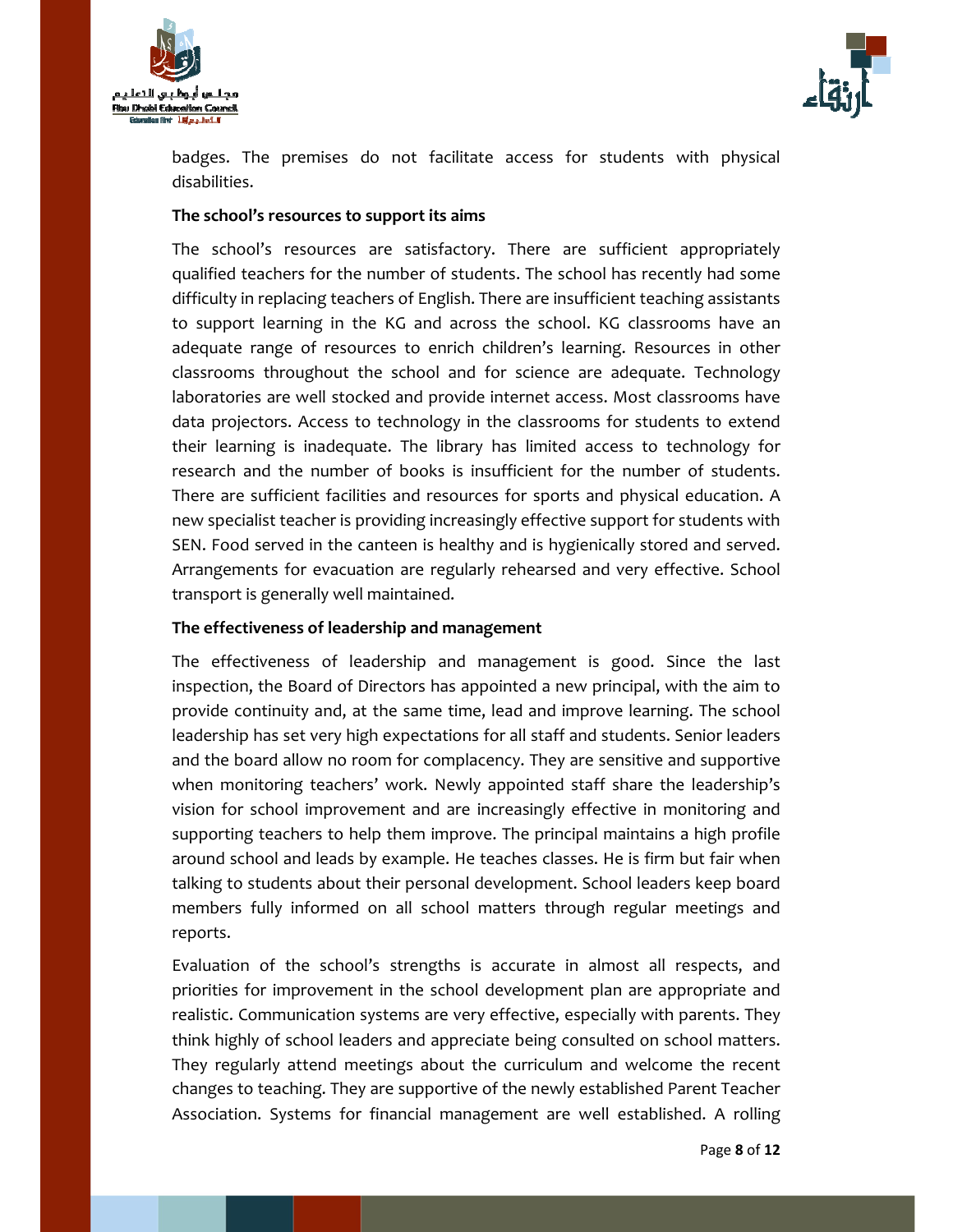



programme of expenditure is aligned to school priorities with significant funds having been allocated this year to professional development, improving the premises and increasing technology in the laboratories. Due regard is paid to almost all aspects of health and safety. There are extensive links with external agencies to enhance and extend learning.

## **Progress since the last inspection**

The school has made at least satisfactory progress in most of the performance standards. Senior leaders have therefore demonstrated that they have good capacity to make further improvements. Attainment and progress in English, the working language of the school, is now good. Attainment in English, mathematics and science is good. Students' personal development and the protection, care, guidance and support given to them remain very good. Assessment systems, and the use of data to inform planning, are improving. Lessons in the KG are increasingly interactive and teachers use a range of strategies to engage and motivate children. Effective assessment of their progress is improving but inconsistent. Senior and middle leaders are increasingly effective, under the leadership of the new principal, in monitoring and supporting teachers. There are improvements to lesson planning and the range of teaching strategies. There are more computers available in the laboratories and most rooms have a data projector.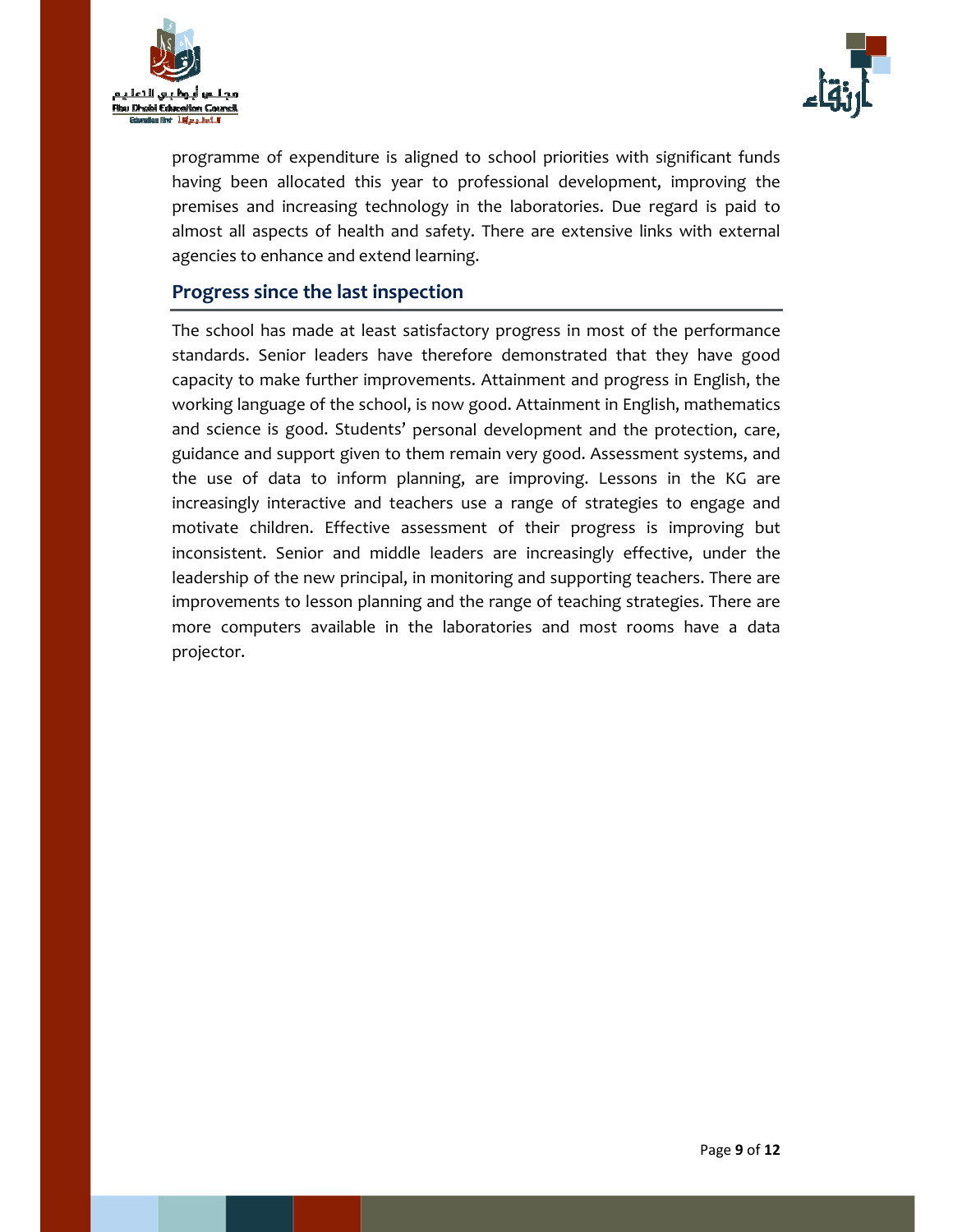



# **What the school should do to improve further:**

- 1. Improve attainment and progress in Arabic and Islamic education for students whose first language is not Arabic.
- 2. Improve students' skills in using ICT to support and enhance learning in the classroom.
- 3. Improve the quality of teaching and learning by:
	- i. further developing teachers' understanding of the use of assessment to meet the needs of students of all abilities
	- ii. ensuring teachers provide more opportunities for students to work independently and to take responsibility for their own learning.
- 4. Improve the curriculum by:
	- i. providing a wider range of options to appeal to the interests and aspirations of all students
	- ii. ensuring the curriculum content is modified to meet the needs of all students including those with SEN and those who are gifted and talented.
- 5. Improve the buildings and premises by:
	- i. ensuring all areas of the premises are cleaned to a high standard
	- ii. providing washing facilities in all toilets to promote good hygiene.
- **6.** Provide more teaching assistants to support learning, particularly in the KG
- **7.** Provide more high quality resources, including technology , to enhance learning in the classrooms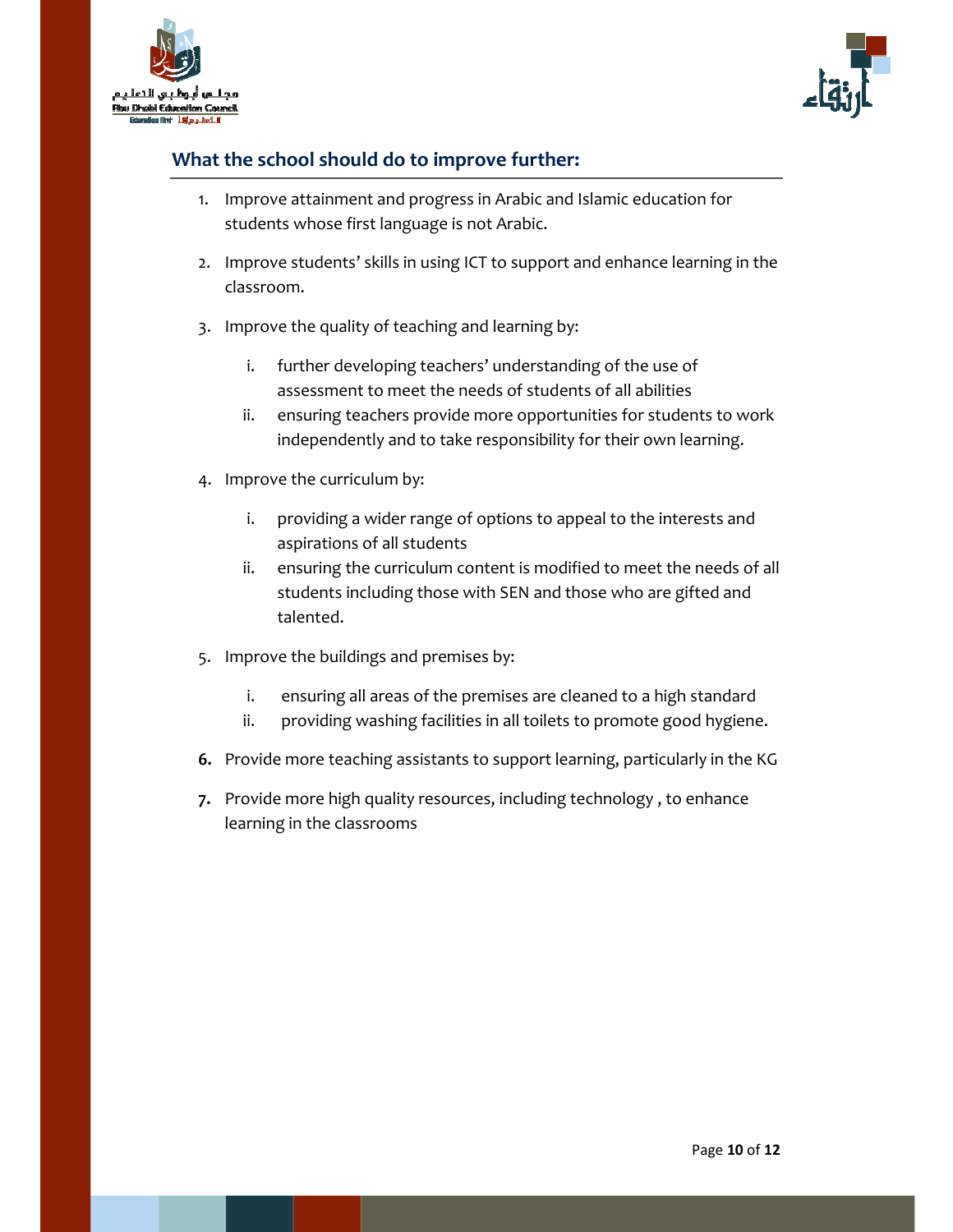



# **Inspection Grades**

|                                                                               |              | <b>Band A</b><br><b>High performing</b> |                | <b>Band B</b>               | <b>Satisfactory</b> | <b>Band C</b><br>In need of significant<br>improvement |                        |    |
|-------------------------------------------------------------------------------|--------------|-----------------------------------------|----------------|-----------------------------|---------------------|--------------------------------------------------------|------------------------|----|
| Performance<br><b>Standard</b>                                                | Outstanding  | Very Good                               | Good           | Satisfactory &<br>Improving | Satisfactory        | Unsatisfactory                                         | Very<br>unsatisfactory | ōo |
|                                                                               | $\mathbf{1}$ | $\overline{2}$                          | $\overline{3}$ | $\overline{4}$              | 5                   | $\overline{6}$                                         | $\overline{7}$         | 8  |
| Standard 1:<br>Students'<br>attainment and<br>progress                        |              |                                         |                |                             |                     |                                                        |                        |    |
| Standard 2:<br>Students' personal<br>development                              |              |                                         |                |                             |                     |                                                        |                        |    |
| Standard 3: The<br>quality of teaching<br>and learning                        |              |                                         |                |                             |                     |                                                        |                        |    |
| Standard 4: The<br>meeting of<br>students' needs<br>through the<br>curriculum |              |                                         |                |                             |                     |                                                        |                        |    |
| Standard 5: The<br>protection, care,<br>guidance and<br>support of students   |              |                                         |                |                             |                     |                                                        |                        |    |
| Standard 6: The<br>quality of the<br>school's buildings<br>and premises       |              |                                         |                |                             |                     |                                                        |                        |    |
| Standard 7: The<br>school's resources<br>to support its aims                  |              |                                         |                |                             |                     |                                                        |                        |    |
| Standard 8: The<br>effectiveness of<br>leadership and<br>management           |              |                                         |                |                             |                     |                                                        |                        |    |

| Summary<br>Evaluation: The |  |  |  |  |
|----------------------------|--|--|--|--|
| school's overall           |  |  |  |  |
| effectiveness              |  |  |  |  |
|                            |  |  |  |  |